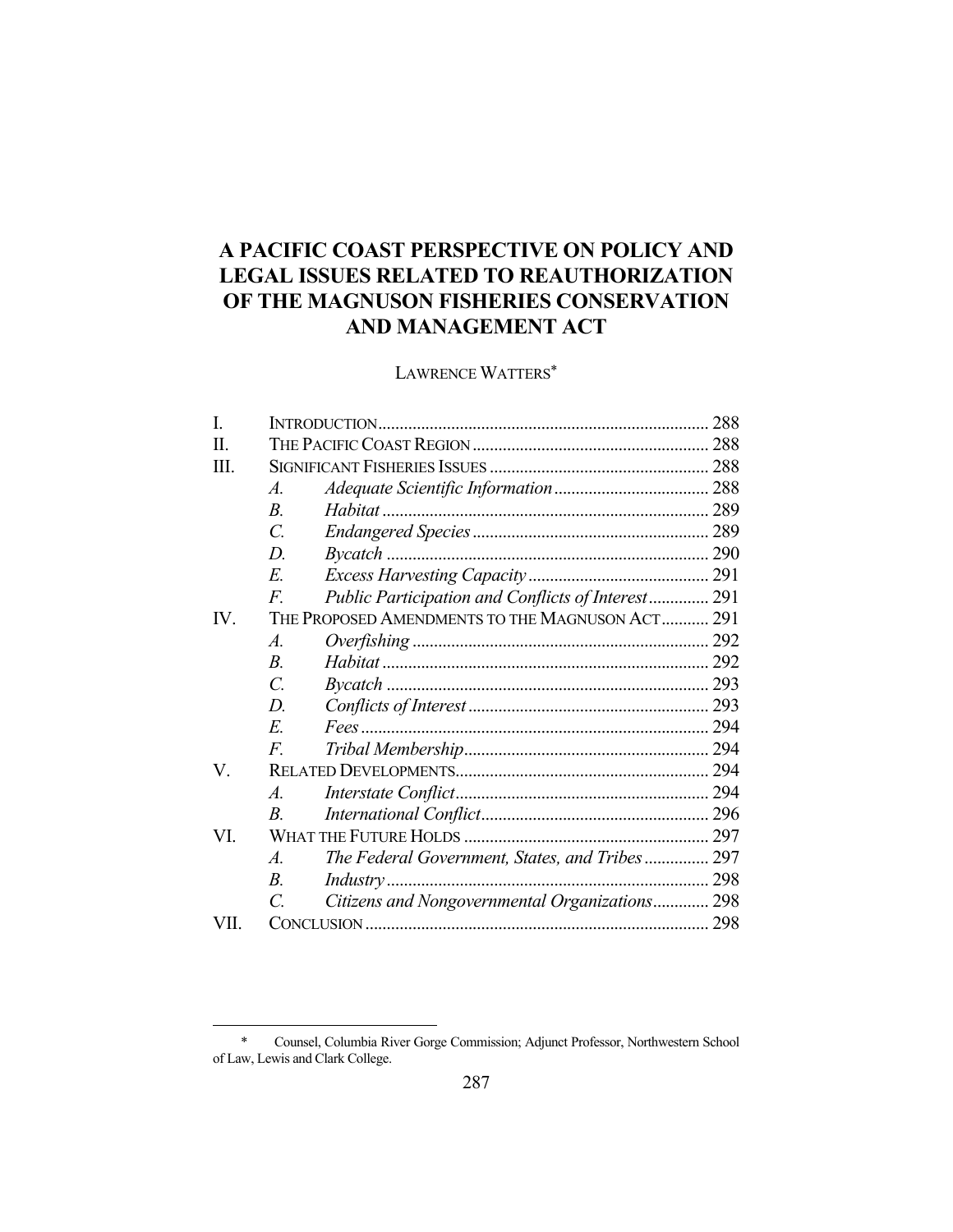# I. INTRODUCTION

 This article has three main purposes: (1) to offer an overview of fisheries issues related to the Pacific Coast region in conjunction with proposed amendments to the Magnuson Fisheries Conservation and Management Act (FCMA); (2) to discuss related developments, including recent interstate conflicts and parallel problems in international relations; and, (3) to address what lies ahead, including the extent to which Congress, government agencies, Indian tribes and environmental groups may contribute to the management and conservation of marine resources.

# II. THE PACIFIC COAST REGION

 The Pacific Coast embraces an enormous area. The perspective provided here focuses primarily on the territory within the jurisdiction of the Pacific Fishery Management Council and the North Pacific Fishery Management Council, as well as the area subject to related international conventions, particularly the Pacific Salmon Treaty.

 The Pacific Fishery Management Council includes the states of Washington, Oregon, California, and Idaho. The Council, based in Portland, Oregon, exercises authority over ocean fisheries from south of the Canadian border to Mexico (from 3 to 200 miles offshore).

 The North Pacific Fishery Management Council includes the states of Washington, Oregon, and Alaska. The Council, based in Anchorage, Alaska, exerts authority over ocean fisheries off the coast of Alaska (from 3 to 200 miles offshore). This includes the Gulf of Alaska, the Bering Sea, and the Aleutian Islands.

## III. SIGNIFICANT FISHERIES ISSUES

# *A. Adequate Scientific Information*

1

 The need for adequate scientific information remains one of the foremost concerns throughout the region. Evaluating stocks, estimating abundance and establishing appropriate harvest rates are inherently difficult tasks. For example, one recent study by an independent panel concluded estimates of groundfish are unreliable.<sup>1</sup> While the scientific

 <sup>1.</sup> Lawrence Six, *Ocean Fishery Management Issues In The Pacific Fishery Management Council Area*, PACIFIC FISHERY MANAGEMENT COUNCIL 3 (1996).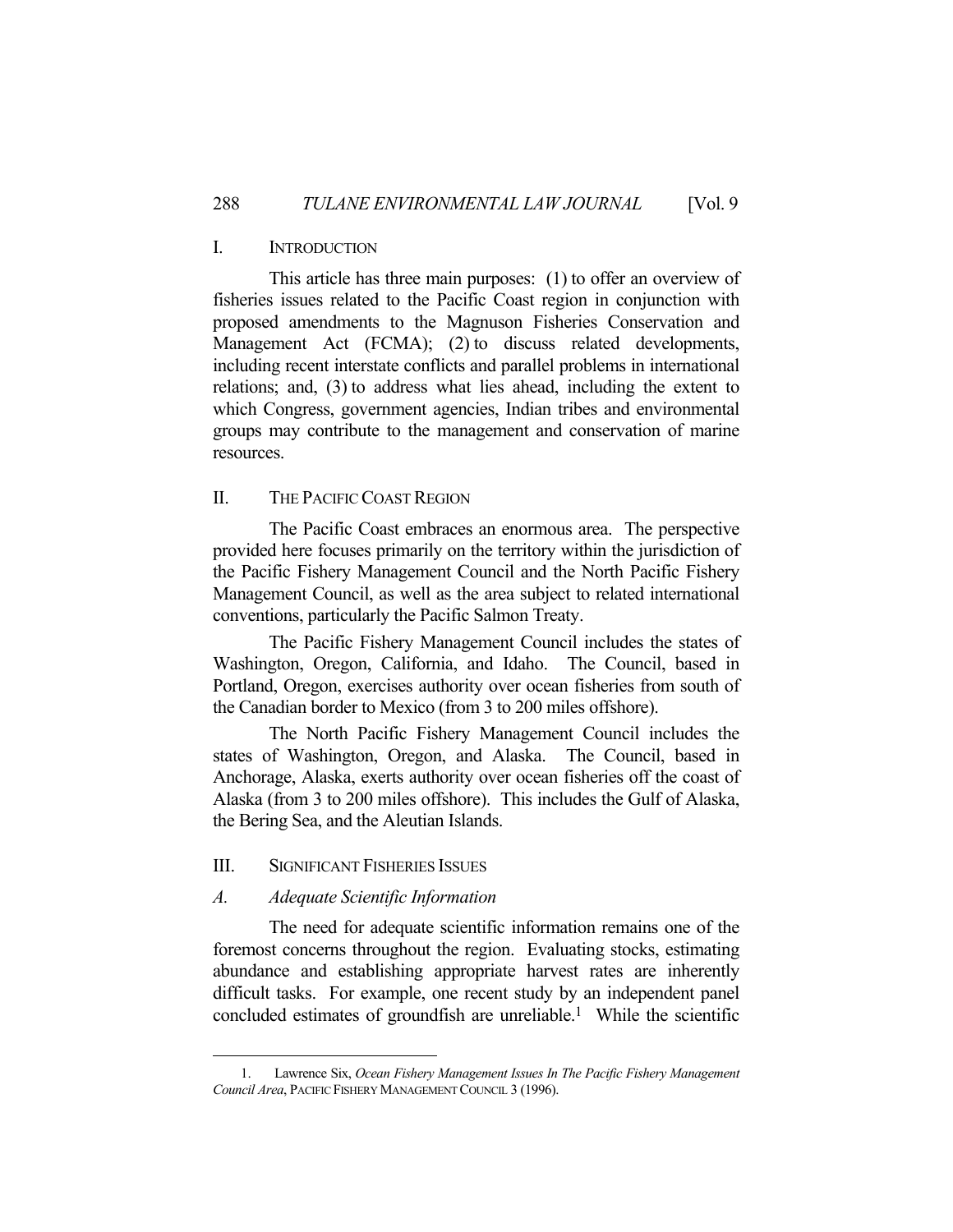expertise exists, lack of personnel and funding continue to thwart effective management and thus, conservation itself. As with other Councils, the question of whether sufficient data will ever exist bedevils the system.2

 On the other hand, as part of a precautionary approach to management, all scientific recommendations for the North Pacific Council are subject to peer review.3

#### *B. Habitat*

 The interdependence of fisheries and habitat is symbiotic, but this ecological relationship is not protected by a comprehensive legal framework. The Councils are thus cast in the role of involuntary audience, forced to observe fragmentation in land based approaches that vary from state to state, with an overlay of federal agency actions that often conflict with one another.4 For instance, a new study by the National Marine Fisheries Service (NMFS) concluded that logging regulation by the Forest Service, conducted in an adversarial manner without regard to effective cooperation with NMFS staff, has produced predictably detrimental results. The loss of habitat, especially for anadromous species like salmon, continues to obstruct a comprehensive approach to conservation.5

# *C. Endangered Species*

1

 While the Councils grapple with difficult management decisions, the Endangered Species Act<sup>6</sup> (ESA) continues to provide one of the most dramatic influences in marine resource conservation. In succeeding where other environmental laws fail, it has forced protection for

 <sup>2.</sup> *See* Michael Orbach, *The South Atlantic Fishery Management Council: Policy and Management Issues Related to the Potential 1996 Amendments to the Magnuson Fisheries Conservation And Management Act*, 9 TUL.ENVTL.L.J. 257 (1996).

 <sup>3.</sup> For 215 decisions setting the acceptable biological catch (ABC) from 1987 to 1994, the Council's final action deviated from the scientific recommendation only once. NORTH PACIFIC FISHERIES ISSUES 2 (February, 1995).

 <sup>4.</sup> The kaleidoscope of interests provides impetus to the study of chaos theory. JAMES GLEICK,CHAOS: MAKING ANEW SCIENCE (1987).

 <sup>5.</sup> Habitat destruction is the leading cause of extinction and endangerment in North American freshwater fisheries. EDWARD O.WILSON,THE DIVERSITY OF LIFE, 254 (1992).

 <sup>6. 16</sup> U.S.C. §§ 1531-1543 (1994); *see also* DANIEL J. ROHLF, THE ENDANGERED SPECIES ACT: A GUIDE TO ITS PROTECTION AND IMPLEMENTATION (1989); Oliver A. Houck, *The Endangered Species Act and Its Implementation by the U.S. Departments of Interior and Commerce*, 64 U. COLO.L.REV. 277 (1993).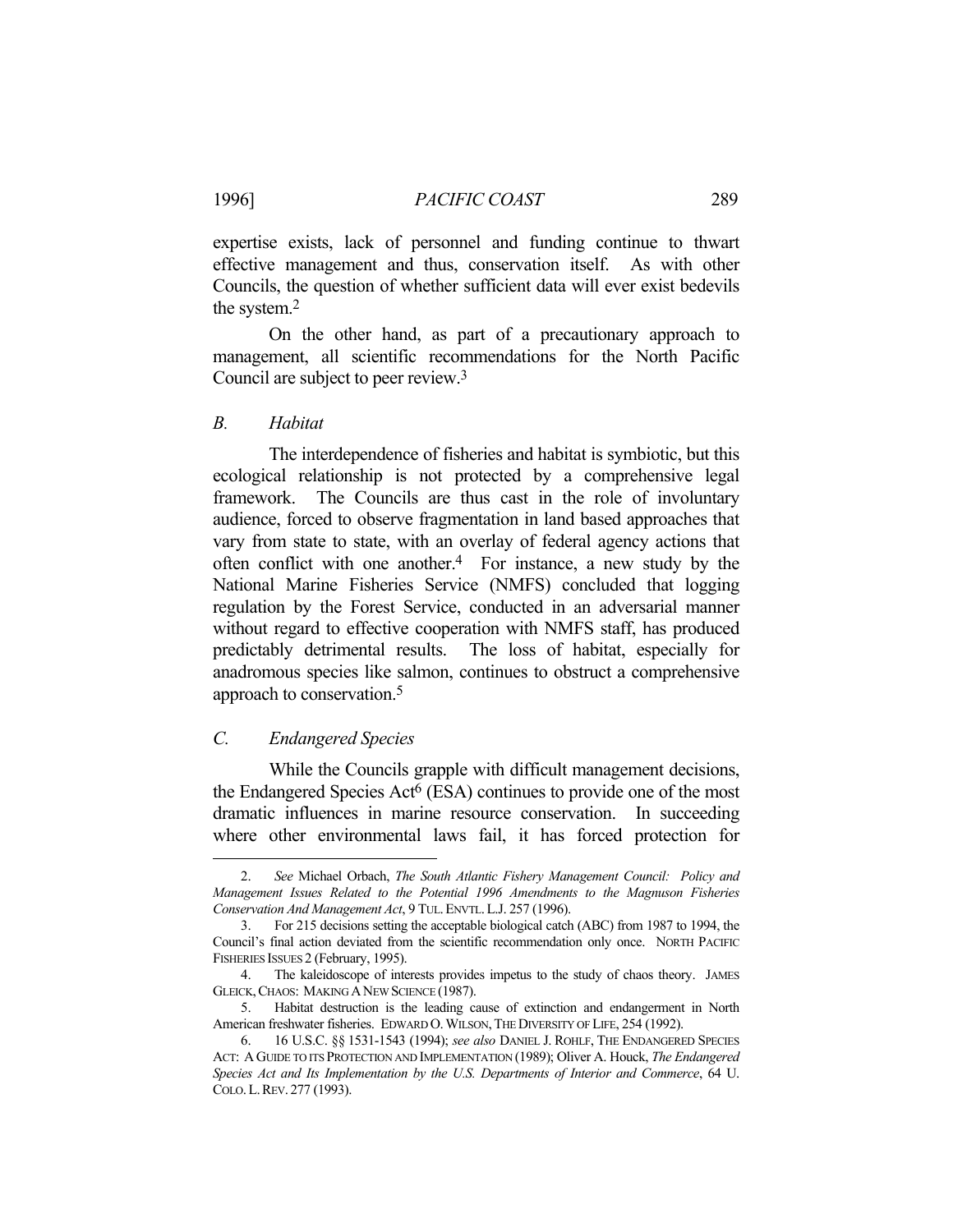threatened and endangered species and reshaped the entire field. Equally important, in extending to habitat<sup>7</sup> and water quality, the ESA results in new forms of protection. Listings of Snake River Chinook and Sacramento River Chinook, for example, are the most effective means of obtaining beneficial changes in river flows, water allocation and habitat protection.8

 In any fishery in which a "taking" of a listed species is likely either directly (target species) or indirectly (bycatch), it is subject to the basic restrictions of the ESA. However, notwithstanding these restrictions, fishing activities may continue if approved under Section 7 (consultation and biological opinion) or Section 10 (incidental taking permits), subject to restraints placed on the fishing activity by NMFS.9

 Litigation under the ESA will continue to dominate the agenda as long as decisive, long-term action fails to come from federal and state agencies. Moreover, while reactive in nature, the ESA is in fact a *rara avis* in environmental law—a statute that achieves its goals.

#### *D. Bycatch*

<u>.</u>

 Bycatch, especially of salmon and halibut, is a major problem confronting the Councils. Indian tribes, non-Indian fishermen, and the Canadian government are especially concerned about the extent of bycatch.10 Studies are underway that indicate improved trawl vessel practices as well as excluder devices in shrimp trawls off Oregon may significantly reduce bycatch.

 For the Pacific Council, a comprehensive observer program is necessary but the Magnuson Act does not allow assessment of fees for this purpose in regions other than the North Pacific. For the North Pacific Council, an observer program exists that is extensive. However, it does not include many vessels less than 125 feet long or all shore-based processing plants.

 <sup>7.</sup> Babbitt v. Sweet Home Ch. of Commun. for Great Or., 115 S. Ct. 2407 (1995). In a recent example, the U.S. Fish and Wildlife Service announced designating up to 4.5 million acres of "critical habitat" (much of it in national forests) for the murrelet, a seabird listed as threatened in 1992. Brent Walth, *Murrelet Will Receive Added Protection*, OREGONIAN, May 11, 1996, at A1.

 <sup>8.</sup> *See supra* note 1, at 2.

 <sup>9. 50</sup> C.F.R. Part 420; 50 C.F.R. Part 222. *See also* James Walsh, *Marine Fisheries and the Endangered Species Act: Recent Developments, National Marine Fishery Law Symposium*, University of Washington School of Law, October 5-6, 1995, Seattle, Washington.

 <sup>10.</sup> *See supra* note 1, at 4.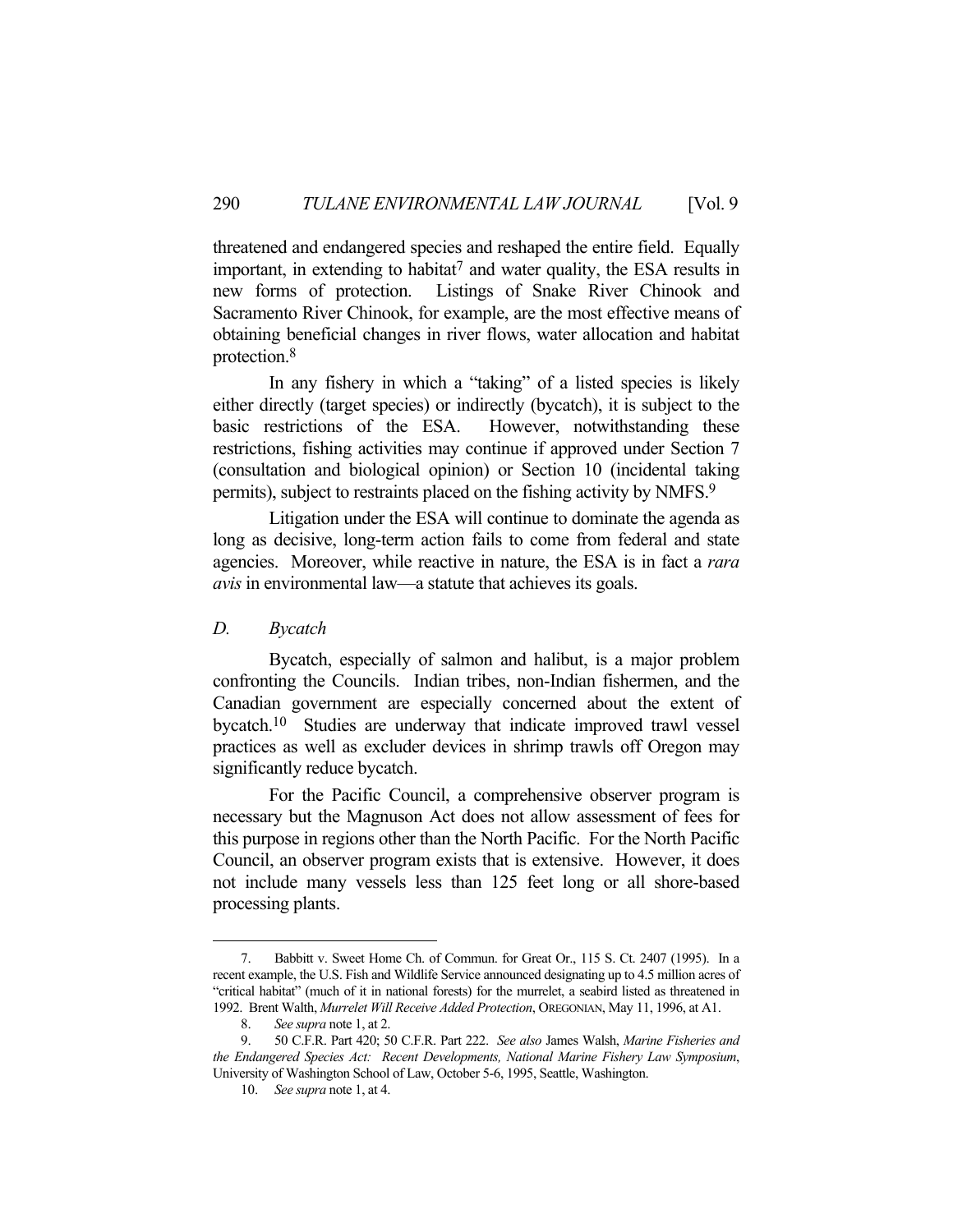# 1996] *PACIFIC COAST* 291

 For 1993, it is estimated sixteen percent of the total groundfish catch taken from the Bering Sea, Aleutian Islands, and Gulf of Alaska were discarded.<sup>11</sup> With increased international attention, studies are underway but the clamor for action continues to rise.

## *E. Excess Harvesting Capacity*

 Even with moratoria on commercial salmon fishing licenses and a federal groundfish license limitation program, substantial excess harvesting capacity exists within the jurisdiction of the Pacific Council.<sup>12</sup> The Council has implemented stricter trip limits, time/area closures, and allocation measures for Chinook and coho salmon, Pacific halibut, sablefish, and Pacific whiting. At this point, however, there is generally a lack of consensus in the industry regarding the efficacy of individual quotas (IFQ).

 The North Pacific Council, after years of study and debate, has worked out a program for limiting entry where each fisherman receives a quota based on his or her past history of catches. Even though a similar program has been effective in British Columbia, opposition is strong.

#### *F. Public Participation and Conflicts of Interest*

 While the Magnuson Act was amended in 1990 to tighten Council membership qualifications, there are widespread concerns about public participation and conflicts of interest. A general perception exists that decisions are made primarily by those who represent the industry and thus have a direct financial interest in the outcome. Similarly, while public participation is allowed, it is difficult to take advantage of the opportunity in a meaningful manner.

#### IV. THE PROPOSED AMENDMENTS TO THE MAGNUSON ACT

 As Congress considers several amendments to the Magnuson Act, it appears generally disposed to pruning and trimming around the edges in contrast to major intervention. The proposed amendments, as

1

 <sup>11.</sup> NORTH PACIFIC FISHERIES ISSUES, *supra* note 3, at 8.

 <sup>12.</sup> *See supra* note 1, at 4.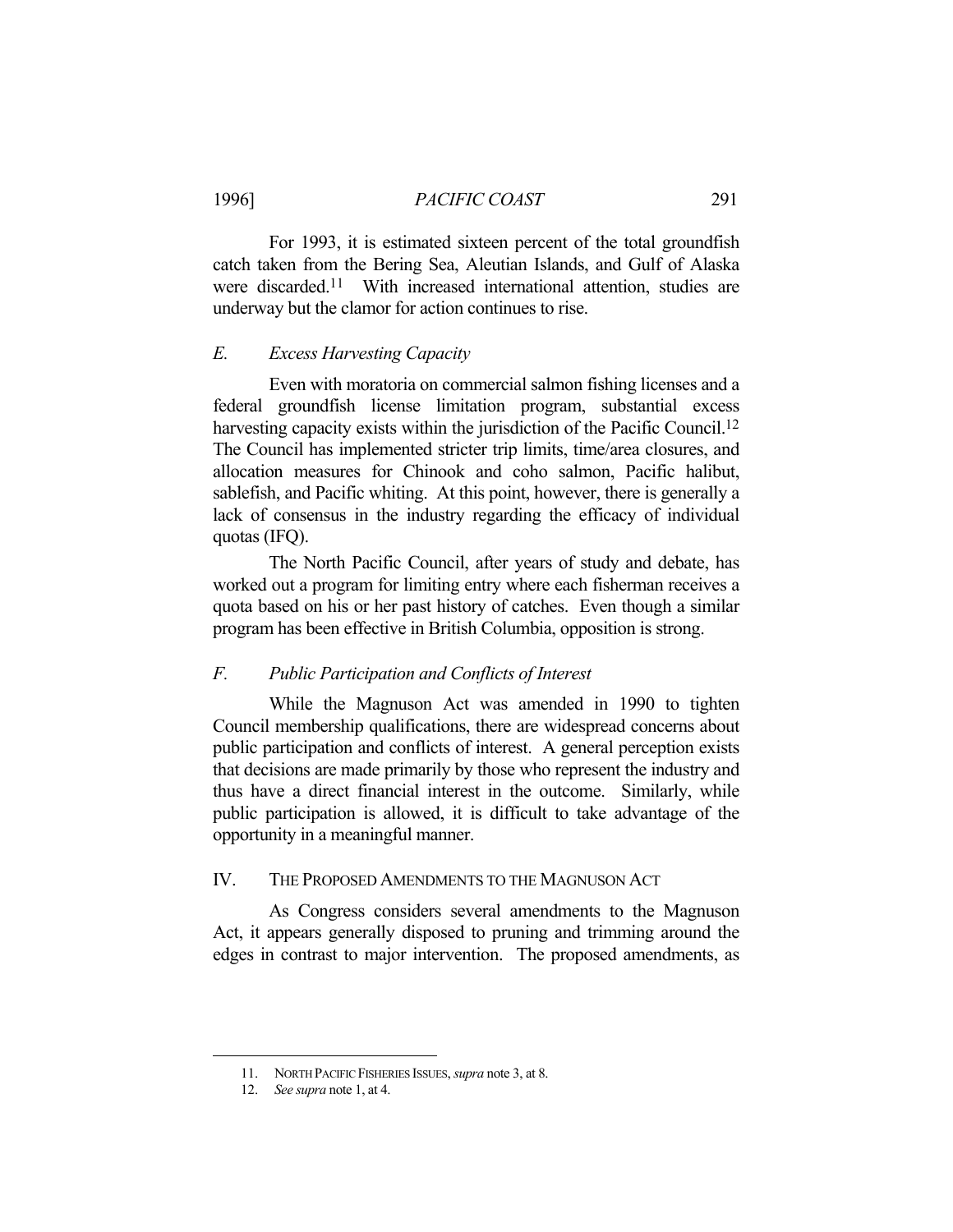discussed here, may tend to improve the Act. At the same time, the larger question remains: is more fundamental change overdue?13

#### *A. Overfishing*

 Even though the first national standard in the Act requires conservation and management measures to prevent overfishing, it is coupled with the counter-balancing phrase "while achieving . . . the optimum yield from each fishery  $\dots$  . . .<sup>14</sup> The problem then, in a nutshell, is:

> Since the definition of "optimum yield" admits economic and social factors to the equation, prevention of overfishing has not been considered an absolute edict throughout the history of the Magnuson Act. Measures that would have prevented overfishing but would also have caused economic hardship to fishermen have been rejected by Fishery Management Councils and Secretaries of Commerce alike.15

 Both the House (HR 39) and Senate (S. 39) bills define overfishing by adopting the formulation in the national standard guidelines with some improvement. HR 39 further amends the definition of "optimum" to clarify that economic and social factors cannot modify optimum yield to frustrate a rebuilding program in an overfished area. These changes, while helpful, are really minor.

# *B. Habitat*

1

 Both bills require increased efforts to identify essential habitat, make recommendations to federal agencies and ensure consultation with the Secretary on actions which might adversely affect habitat. The changes reflected in S. 39 were strongly supported by the Pacific

 <sup>13.</sup> *See* Margaret Hayes, *The Magnuson Act: Legislation and Litigation*, *National Marine Fishery Law Symposium*, University of Washington School of Law, October 5-6, 1995 Seattle, Washington.

 <sup>14. 16</sup> U.S.C. § 1851(1) (1988).

 <sup>15.</sup> *See supra* note 13, at 2.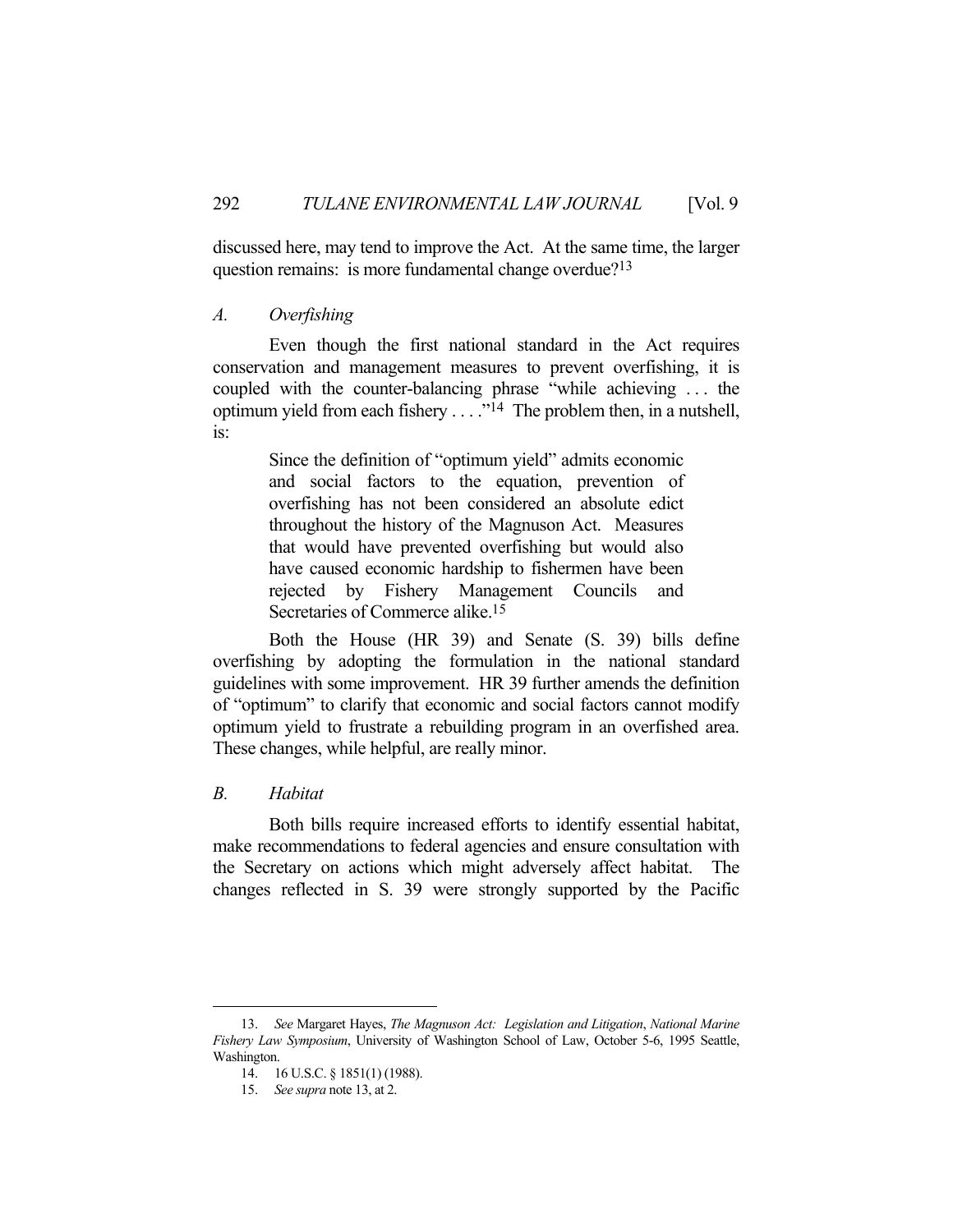Council,16 while the North Pacific Council has raised concerns that they are cumbersome.17

 Here again, however, Congress takes the path of least resistance in withholding a grant of increased authority to the Councils and the Secretary. Absent such power, substantial measures in the Pacific Region on behalf of habitat are not likely. A possible exception is the requirement in HR 39 that all fishery management plans include measures to minimize, to the extent practicable, adverse impacts to habitat caused by fishing. This could have a definite impact on the use of gear such as bottom trawls.18

 In assessing the effect of these and other technical refinements, there are divergent opinions. One view is that the provisions will make it more difficult for the Councils and the Secretary to allow overfishing.<sup>19</sup> At the same time, as a knowledgeable source observed, "no one has suggested decoupling the requirement to prevent overfishing with the achievement of optimal yield in national standard one—a revision that would establish the primacy of resource conservation over economic dislocation."20

#### *C. Bycatch*

 The proposed changes regarding bycatch are helpful, especially adding a national standard that requires conservation and management measures to minimize bycatch to the extent practicable. But do they really do anything about the waste of marine resources through countless actions? Moreover, why are the specific provisions limited to the North Pacific? Is the impact on one Council alone an effective measure? While the proposed changes "re-arrange the furniture," the house remains the same.

#### *D. Conflicts of Interest*

1

 The proposed changes regarding conflicts of interest that require members to recuse themselves from voting on certain matters are merely

 <sup>16.</sup> Letter from Robert Fletcher, Chairman of the Pacific Fishery Council, to Senator Ted Stevens (Apr. 24, 1996).

 <sup>17.</sup> Letter from Dr. Clarence Pautzke, Executive Director of the North Pacific Fishery Council, to congressional staff (July 18, 1995).

 <sup>18.</sup> *See supra* note 1, at 6.

 <sup>19.</sup> *See supra* note 1, at 10.

 <sup>20.</sup> *See supra* note 13, at 3.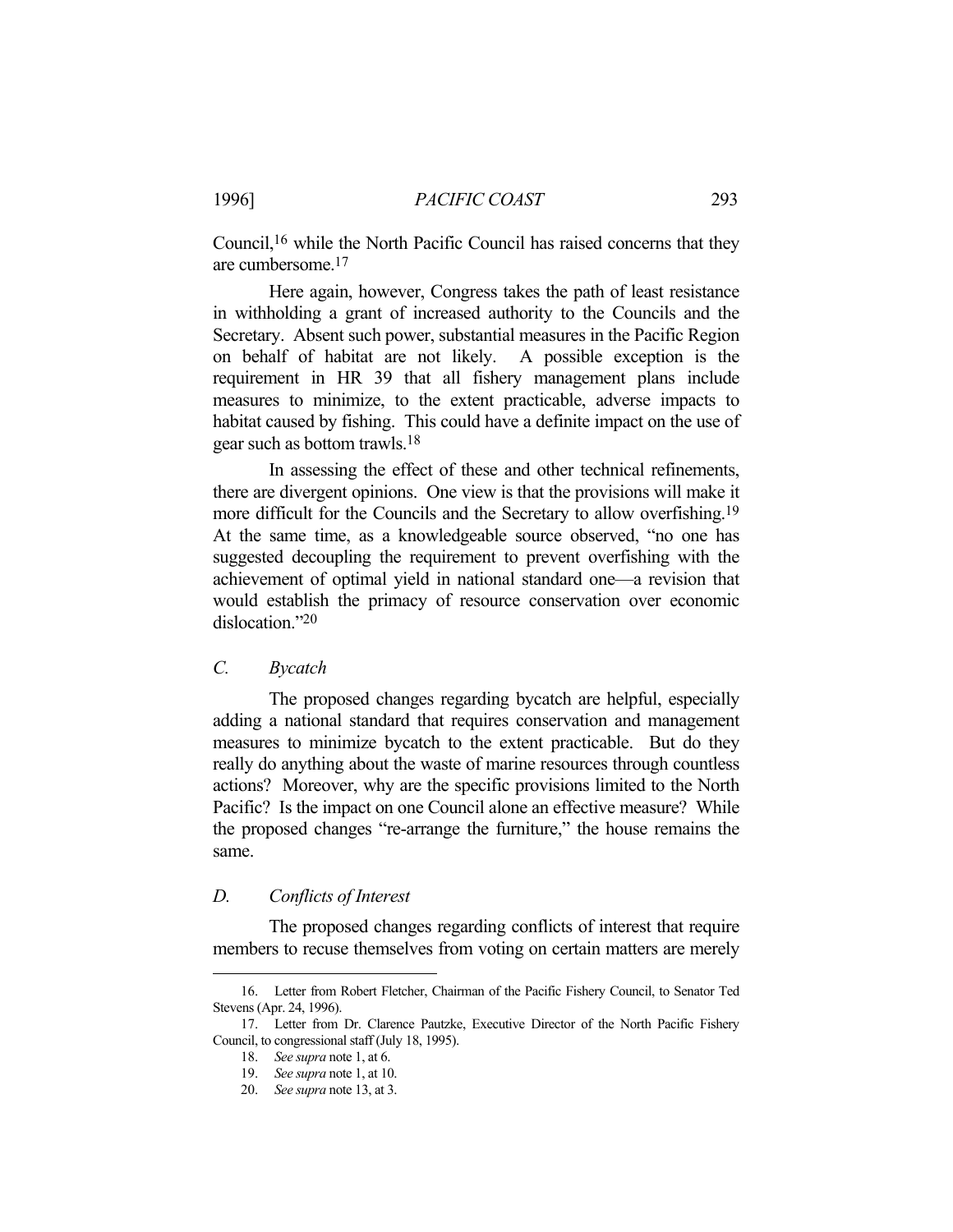a restatement of a principal commonly found in governmental decisionmaking processes that allocate public resources. While phrased in an unnecessarily complex manner, the provisions address the critical need to exile from participation those who have a financial interest in the outcome of the proceedings. The changes are merely one essential step in the right direction in order to maintain public confidence in the process.

# *E. Fees*

 Ocean fisheries are perhaps the only public resource for which fees are not assessed for commercial use by private interests.21 In order to support the elaborate management programs that are necessary, President Clinton's administration wisely proposed a system of user fees. The Pacific Council has expressed strong support for authority to establish fees.22 Similarly, the North Pacific Council has recommended fees for limited entry programs.23 Neither bill offers a genuine opportunity to implement this pressing need.

# *F. Tribal Membership*

 From its inception in 1976, the Pacific Council has included participation by the tribes because Washington voluntarily reserved one of its appointments for that purpose. S. 39 now contains a provision that ensures membership by a representative of a tribe with federally recognized fishing rights. This proposed change simply underscores both the necessity of tribal participation as well as intergovernmental cooperation.

# V. RELATED DEVELOPMENTS

# *A. Interstate Conflict*

 One of the most difficult areas of fishery management in the Pacific Coast Region arises in the context of federal and state regulatory actions regarding salmon. Most recently, Alaska persisted in authorizing fisheries in direct opposition to plans supported by Washington, Oregon, and Indian tribes. This resulted in far-reaching litigation in the case of

<u>.</u>

 <sup>21.</sup> *See supra* note 13, at 5.

 <sup>22.</sup> *See supra* note 16, at 1.

 <sup>23.</sup> *See supra* note 17, at 3.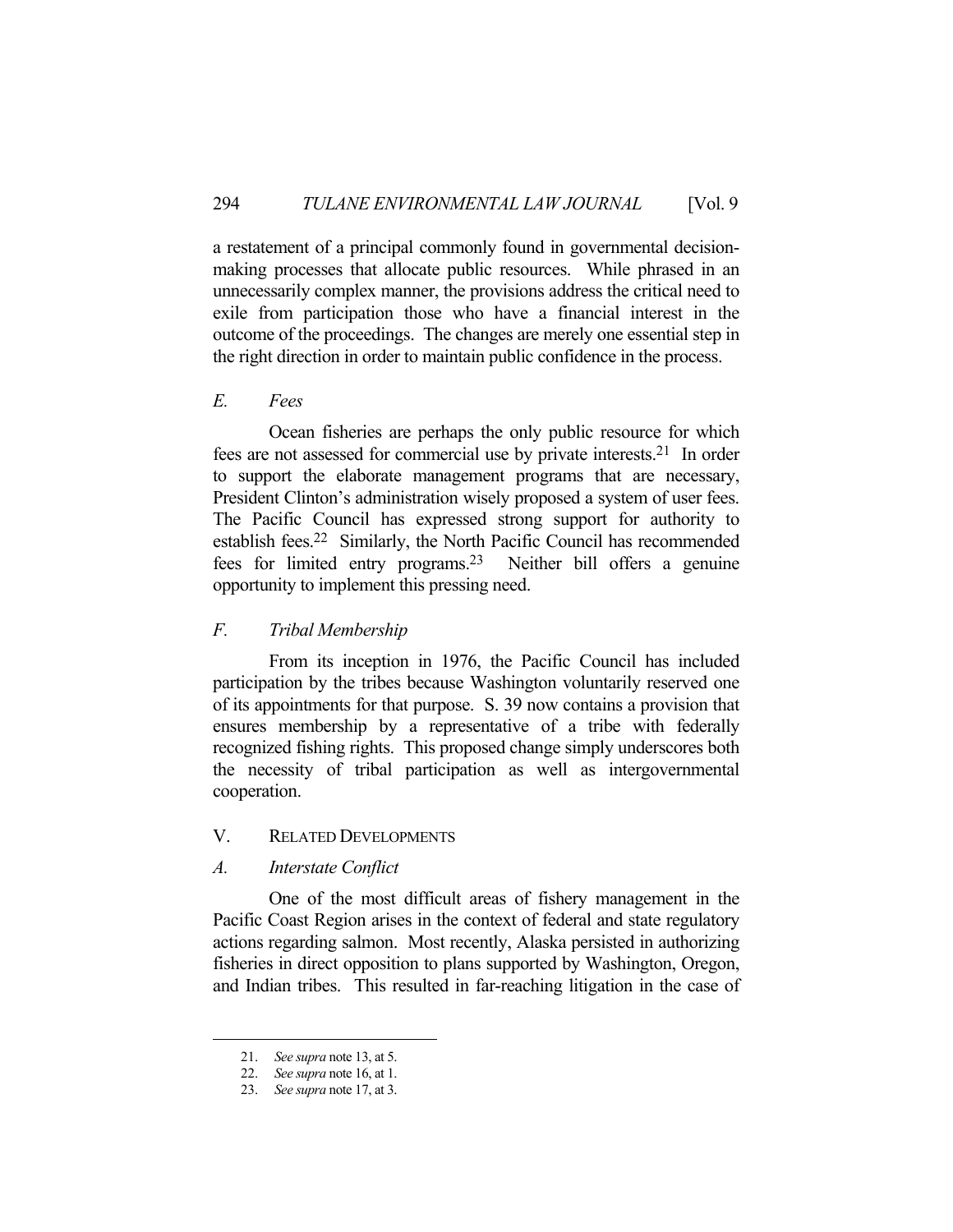*Confederated Tribes v. Baldridge*24 that lead to a federal court injunction barring Alaska from proceeding with approval of specific fisheries last year. The lawsuit was actually brought by the Indian tribes and joined by Oregon and Washington.

 In *Confederated Tribes*, the district court determined that Alaska proceeded in bad faith, without legal authority, and in contravention of its own scientific analysis. While an appeal is pending, the extraordinary result has disturbing implications. The case touches the very core of the meaning of federalism in the context of marine resources. Where states are unable to engage in cooperative regulation together due to unilateral actions by one, there is every reason to consider the prospect of an increased federal role.25 Moreover, the litigation signals not only an epic breakdown in constructive interstate relationships but further evidence of competing and fragmented decision-making at the expense of conservation.

 At the same time, where states have made a concerted effort to work together on behalf of conservation, the results are not those intended. In 1980, Congress authorized the creation of the Northwest Power Planning Council through the cooperative efforts of Washington, Oregon, Idaho, and Montana.26 The Council was charged with developing a long-range plan for electrical power in the Northwest *and* a program to restore fish and wildlife in the Columbia River Basin. The region, encompassing an area the size of France, is the source of one of the most important salmon fisheries in the world.

 However, in a manner not unlike the Fishery Councils, the Power Planning Council was never provided with direct regulatory authority regarding salmon and habitat protection. Forced to act more as a consultant, the Power Planning Council has had to defer to a host of other agencies—especially NMFS, the Fish and Wildlife Service, and the Bonneville Power Administration (BPA)—while salmon runs in the Columbia River are at one to two percent of their historical numbers. With habitat destruction, dams and fractured regulatory authority, rational

1

 <sup>24.</sup> No. CV-80-342-BJR (W.D. Dist. Wash. 1995).

 <sup>25.</sup> States are free to enter into a variety of agreements or compacts to carry out specific objectives with the consent of Congress pursuant to the Compact Clause of the Constitution. U.S. CONST., art. I, § 10, cl. 3. *See* Felix Frankfurter & James Landis, *The Compact Clause of the Constitution—A Study in Interstate Adjustments*, 34 YALE L.J. 685 (1928).

 <sup>26.</sup> Pacific Northwest Electric Power Planning and Conservation Act, 16 U.S.C. §§ 839- 839(h) (1994).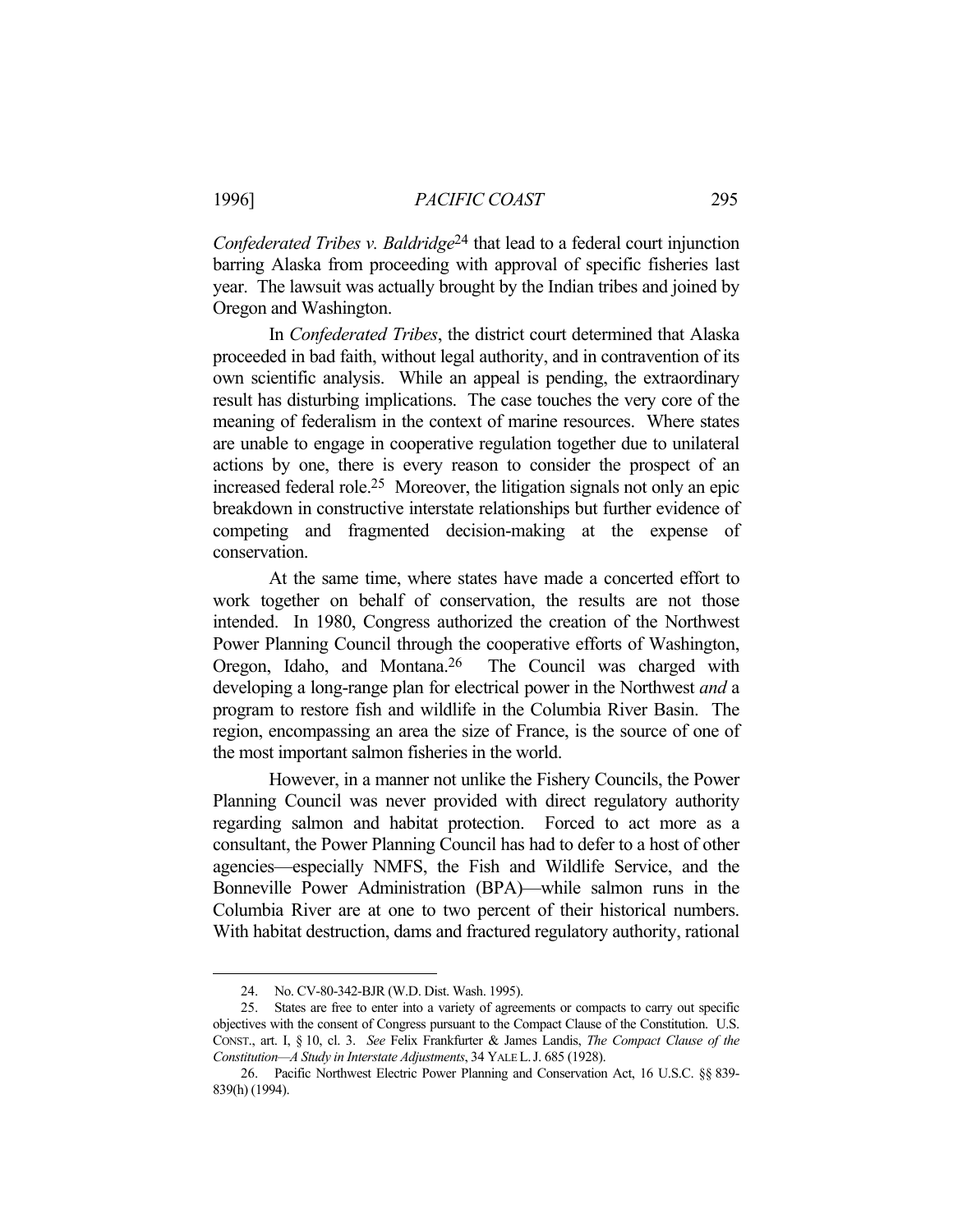management is rendered virtually impossible.<sup>27</sup> While Congress recently directed preparation of a report to consider how to make federal, state, and tribal actions consistent with one another, as well as with the Power Planning Council's conservation plan,28 salmon runs are imperiled.

#### *B. International Conflict*

 The recent legal dispute between the states in *Confederated Tribes* is mirrored at the international level. The United States and Canada have deadlocked in renegotiation of the Pacific Salmon Treaty29 which lapsed in 1994. The immense difficulties in managing salmon at the international level, like those at the regional level, arise from the essential nature of anadromous fish and the traditional cycle they follow.30

Like other international conventions to protect salmon, $31$  the necessity for accurate scientific information, cooperation and reciprocal action to enhance conservation is their *raison d'être*. The current stalemate becomes even more complex as individual states like Alaska forcefully advocate a distribution that is at great variance from what Canada and informed observers have recommended. The U.S. catch of Canadian salmon is increasing, while the Canadian catch of U.S. salmon is decreasing. From the time the treaty was enacted in 1985, the difference has doubled to 5.3 million salmon.<sup>32</sup> While there is no simple answer, implementing a cooperative structure with Canada is, in the end, the only effective way to enhance conservation.

1

 <sup>27.</sup> In an ironic twist, another interstate agreement provided for in the Columbia River Gorge National Scenic Area Act included significant regulatory authority to protect *land-based*  resources in the region. 16 U.S.C. § 544 et seq. *See* Columbia River Gorge United v. Yeutter, 960 F.2d 110 (9th Cir.), *cert. denied*, 113 S. Ct. 184 (1992) (upholding constitutionality of Scenic Area Act). This legislation resulted in formation of the Columbia River Gorge Commission by Washington and Oregon in 1986, a regional agency that deals with *water-based* resources only to a limited extent.

 <sup>28.</sup> The preliminary report makes several recommendations including legislation to require that federal agency actions are consistent with the regional agency's program. *Report on Fish and Wildlife Governance in the Columbia River Basin*, Northwest Power Planning Council, May 15, 1996.

 <sup>29. 16</sup> U.S.C. §§ 3631-3644 (1994).

 <sup>30.</sup> WILLIAM BURKE,THE NEW INT'L LAW OF FISHERIES, 151-98 (1994).

 <sup>31.</sup> For example, the Atlantic Salmon Convention which includes the U.S., Canada, the EC, Norway, Sweden, Finland, Iceland, and Russia. 16 U.S.C. §§ 3601-3608 (1994).

 <sup>32.</sup> This lead Canada to cut its Chinook salmon fishing by fifty percent in 1995 with further restrictions coming in 1996.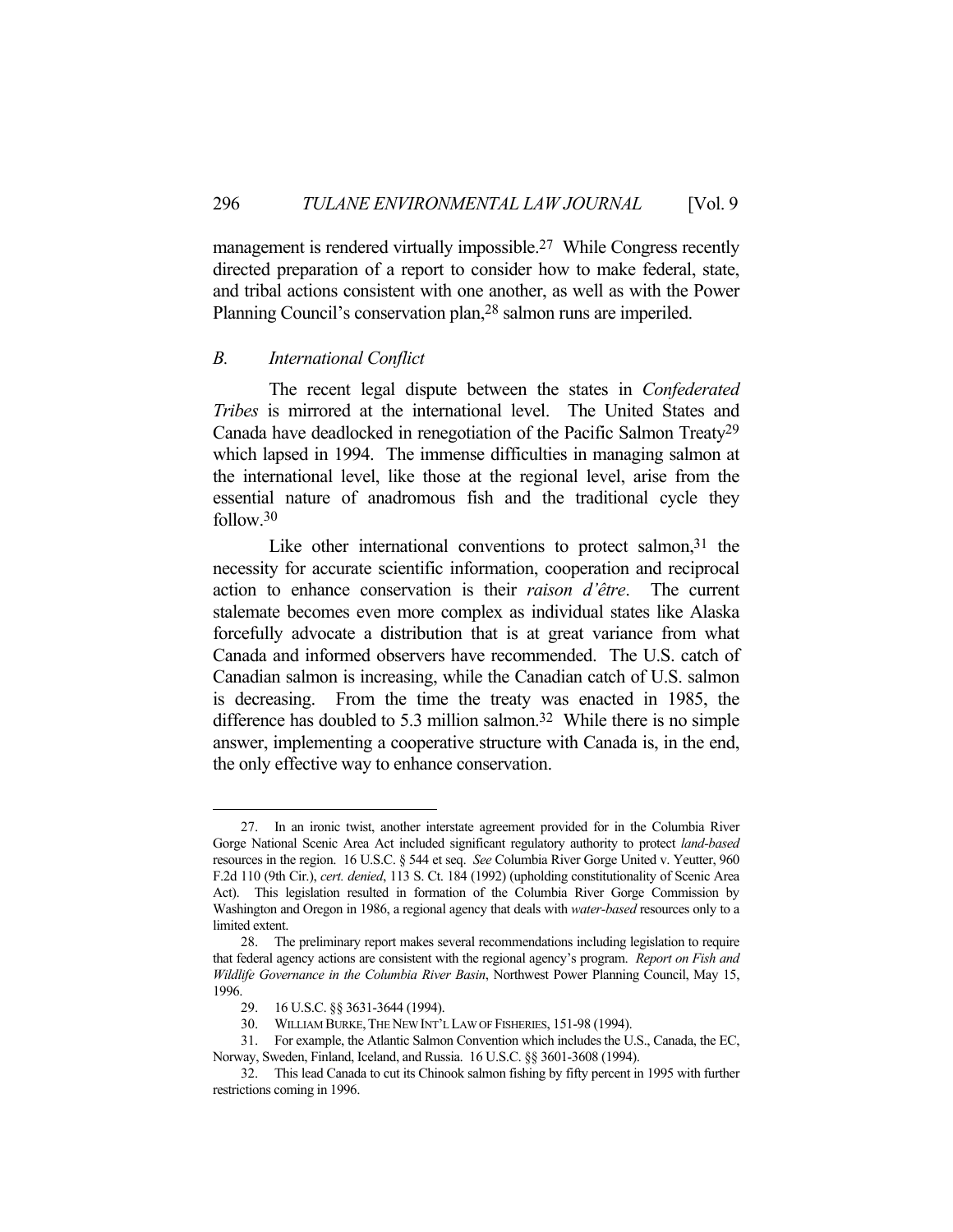#### 1996] *PACIFIC COAST* 297

# VI. WHAT THE FUTURE HOLDS

<u>.</u>

 While definitive predictions are not within the scope of this article, there are several potential developments that bear close study regarding the implementation of the Magnuson Act.

#### *A. The Federal Government, States, and Tribes*

 In placing such strong emphasis on economic and social factors, the Act has fallen short of its conservation objectives.33 The predilection of Congress for avoiding an approach with more definitive authority may simply become the precursor to demands for fundamental change. Any serious discussion of change requires Congress to address: (1) a principle of stewardship in managing marine resources for conservation purposes; (2) explicit recognition of the public trust that ensures decisions regarding the disposition of the trust are made using a precautionary approach to safeguarding resources,  $34$  (3) decision-making processes that require greater public participation as well as access by nongovernmental organizations (NGOs); (4) fees for those who receive benefit from the public trust that include the cost of monitoring and enforcement, as well as scientific research and administration; and (5) increased use of incentives to encourage cooperation by user groups and industry in implementing conservation measures.

 Turning from the legislative branch of government to the executive, the implementation of fishery management by the Councils, as well as federal, state, and tribal agencies, requires a new emphasis on cooperation, stream-lined communication, and well-defined processes for coordination. This is a management function of the highest order with a premium on consultation and action.<sup>35</sup> Through executive orders and other means, the Administration can make federal agencies adhere to defined management and conservation policies while, at the same time,

 <sup>33.</sup> Richard Hildreth and Jeanne Thompson, *Legal Aspects of Columbia-Snake River Salmon Recovery*, 41 OCEAN & COASTAL LAW MEMO 15, University of Oregon School of Law (1994).

 <sup>34. &</sup>quot;Every generation receives a natural and cultural legacy in trust from its ancestors and holds it in trust for its descendants." Edith Brown Weiss, *In Fairness to Future Generations*, 32 ENV'T 7 (1990).

 <sup>35.</sup> An example of an existing organization is the Pacific States Marine Fisheries Commission. Authorized by Congress in 1947, it includes Alaska, Washington, Oregon, Idaho, and California. Even though it does not have any direct regulatory authority, it provides technical expertise and a forum for building consensus on fishery issues.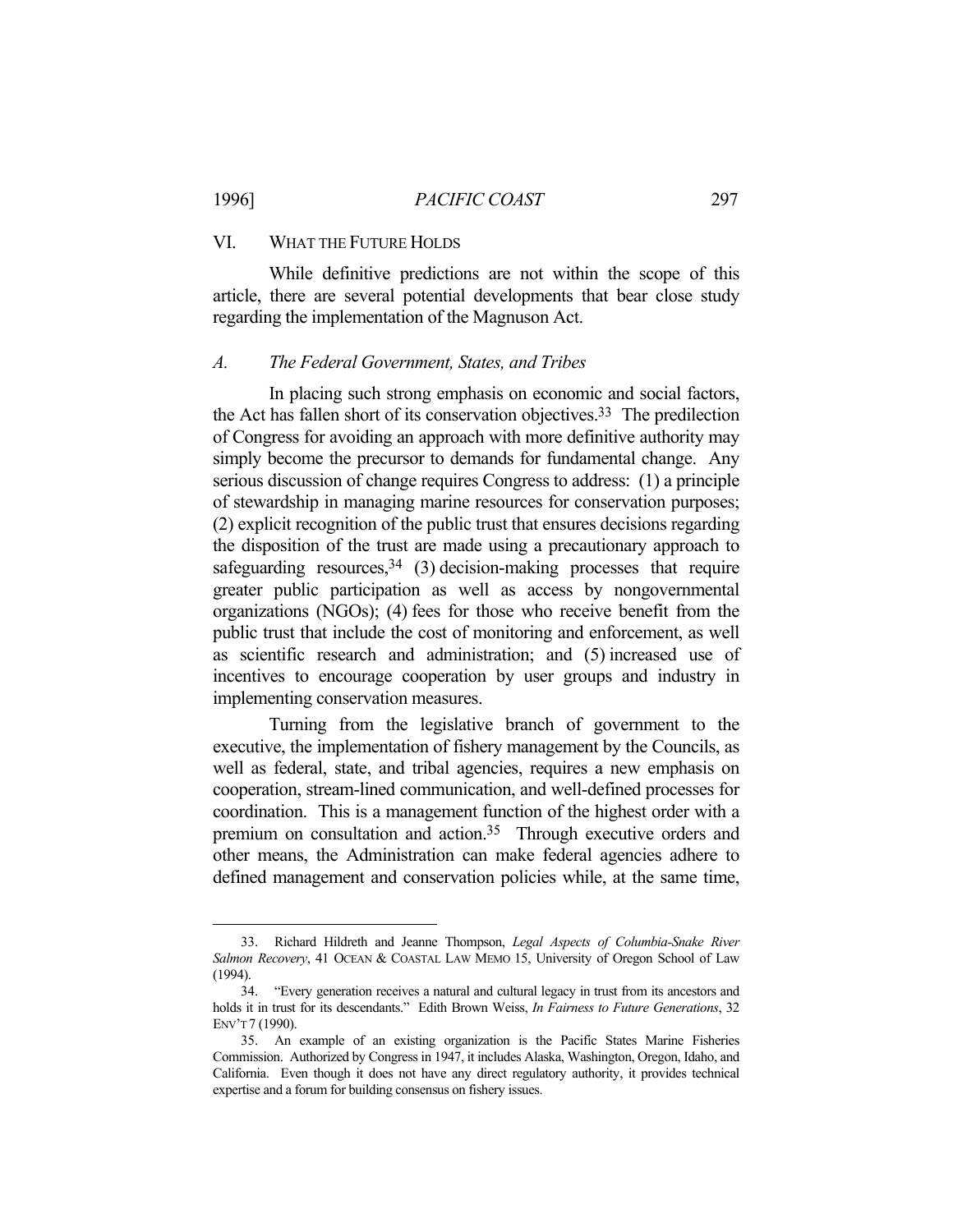exchanging information and forging ahead with a clear strategy. The challenge is the discovery and application of making the law effective.36

 From the vantage point of the judicial branch, despite glaring exceptions, remarkable legal decisions have provided the cutting edge in cases where agency foot-dragging, indifference, or outright opposition have threatened marine resources and thwarted the public interest.<sup>37</sup> The courts will continue to fulfill this role when the legislative and executive branches are not equal to the tasks at hand. In many circumstances, even this is not enough. But it is still the one playing field where citizens have the opportunity to make agencies comply with environmental laws.

#### *B. Industry*

 Industry has the opportunity to play a valuable role in developing incentives that reward cooperation and compliance in achieving the objectives of the Act. A dedicated commitment to a program of incentives, in concert with funding research, supporting user fees, and working on ways to streamline the regulatory process, have the potential to significantly influence the future in a positive manner.

# *C. Citizens and Nongovernmental Organizations*

 Citizens and NGOs are generally the outsiders. The process does not easily accommodate public participation, even though it is one of the most crucial elements in any area of public policy and government decision-making. The demand will build to find more opportunity to take part and to shape the results in a meaningful manner.

## VII. CONCLUSION

1

 After two decades, the Magnuson Act is especially ripe for review. While successful in domesticating what were formerly foreign fisheries, the Act has far to go in achieving its conservation objectives. Congress is clearly sensitive to the need for change, but thus far its efforts are largely tentative. The result is, unfortunately, crystallization of the

 <sup>36.</sup> *See* WILLIAM RODGERS,ENVTL.L. ix, (1994).

 <sup>37.</sup> *See* Washington v. Washington State, 443 U.S. 658 (1979) (Indian treaty rights to salmon); Greenpeace v. Evans, 688 F. Supp. 579 (W.D. Wash. 1987) (federal compliance with Marine Mammal Protection Act required); Friends of the Earth v. Navy, 841 F.2d 927 (9th Cir. 1988) (federal compliance with shoreline protection required); Confederated Tribes v. Baldridge, D.C. No. CV-80-342-BJR (W.D. Wash. 1995) (injunction against State of Alaska fishing).